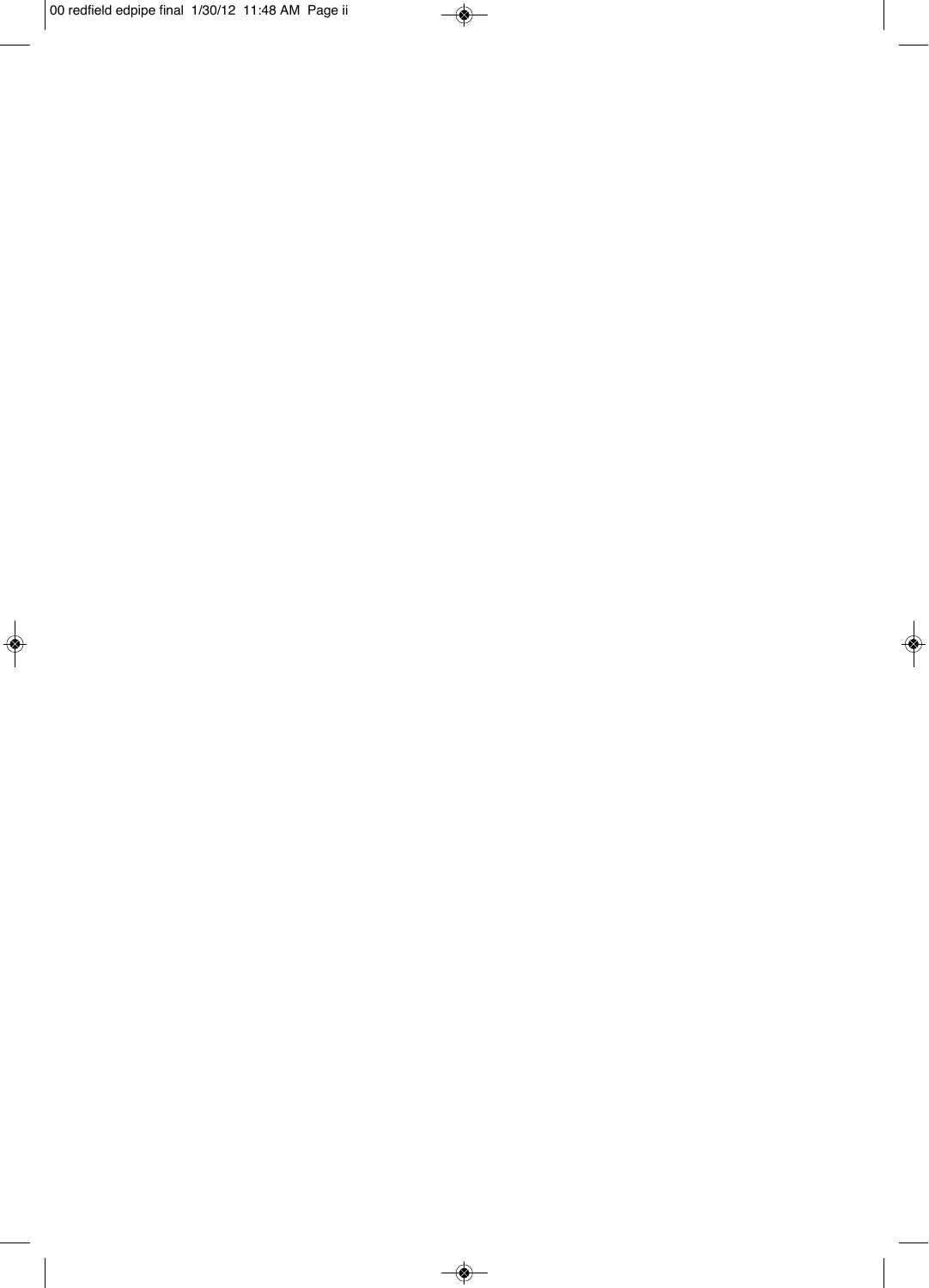# **The Education Pipeline to the Professions**

*Programs That Work to Increase Diversity*

Edited by Sarah E. Redfield PROFESSOR OF LAW University of New Hampshire School of Law

> Carolina Academic Press Durham, North Carolina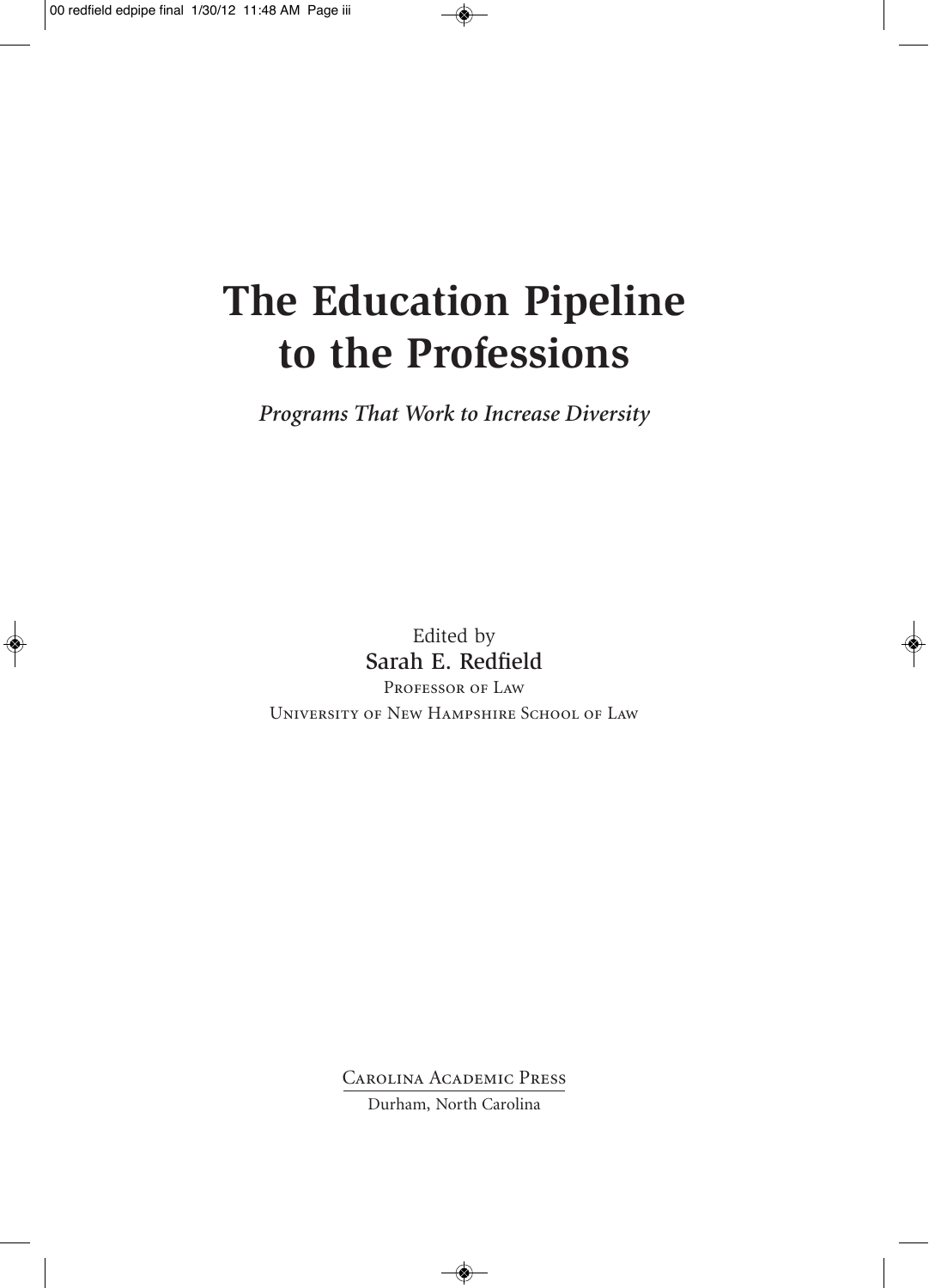Copyright © 2012 Sarah E. Redfield All Rights Reserved

Library of Congress Cataloging-in-Publication Data

The education pipeline to the professions: programs that work to increase diversity / Sarah E. Redfield.

p. cm.

Includes bibliographical references and index.

ISBN 978-1-61163-050-3 (alk. paper)

1. Minority lawyers--United States. 2. Minorities--Education--United States. 3. Minority students--Vocational guidance--United States. 4. Minorities in the professions-- United States. 5. Law students--United States. 6. Diversity in the workplace--United States. I. Redfield, Sarah E.

KF299.M56E38 2012 340.071'073--dc23

2011044015

Carolina Academic Press 700 Kent Street Durham, North Carolina 27701 Telephone (919) 489-7486 Fax (919) 493-5668 www.cap-press.com

Printed in the United States of America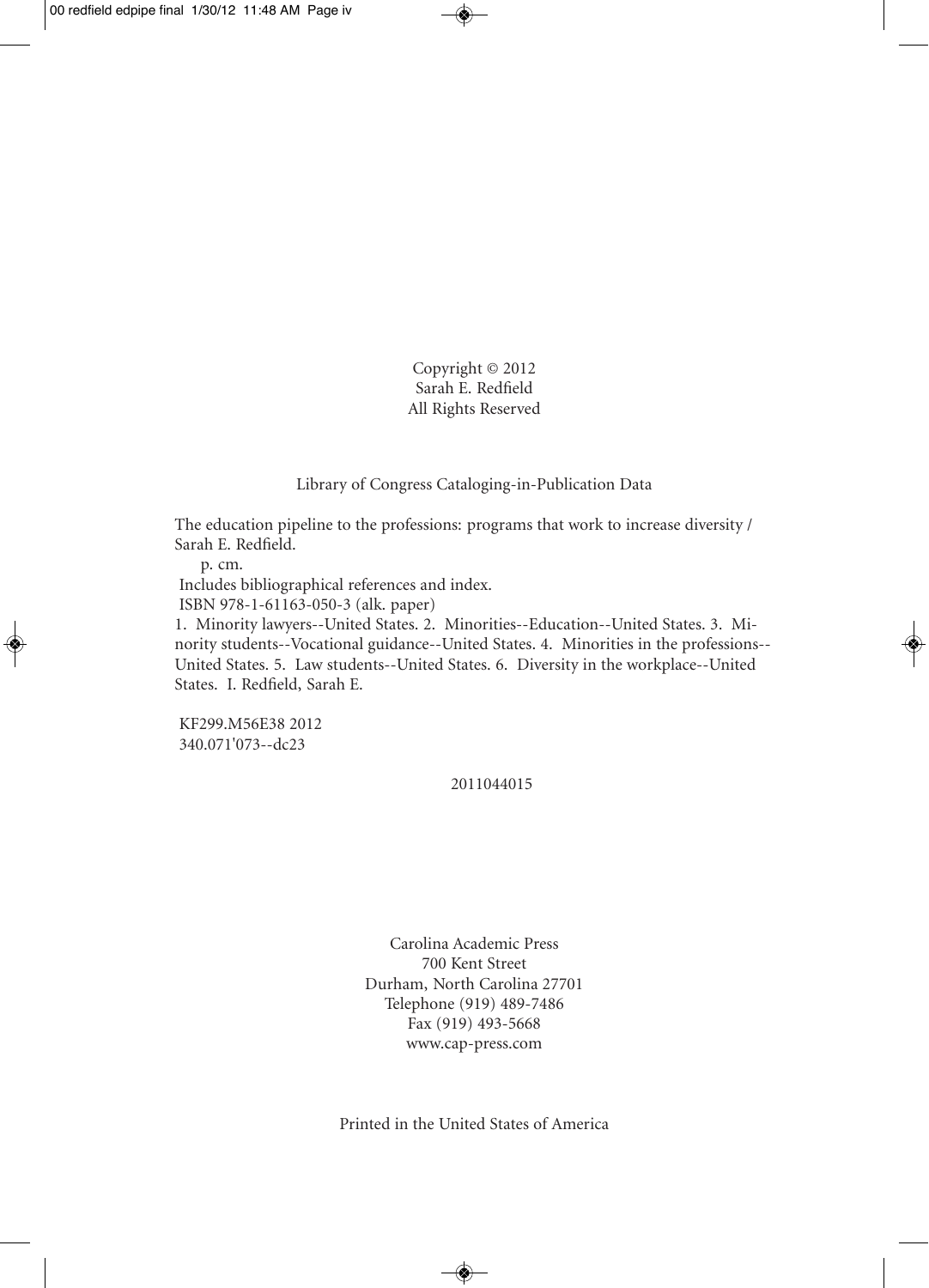### *Dedication*

This book is dedicated to my children, Alex and Althea Rose, and the children of all our authors, those in our immediate families and those we love and teach.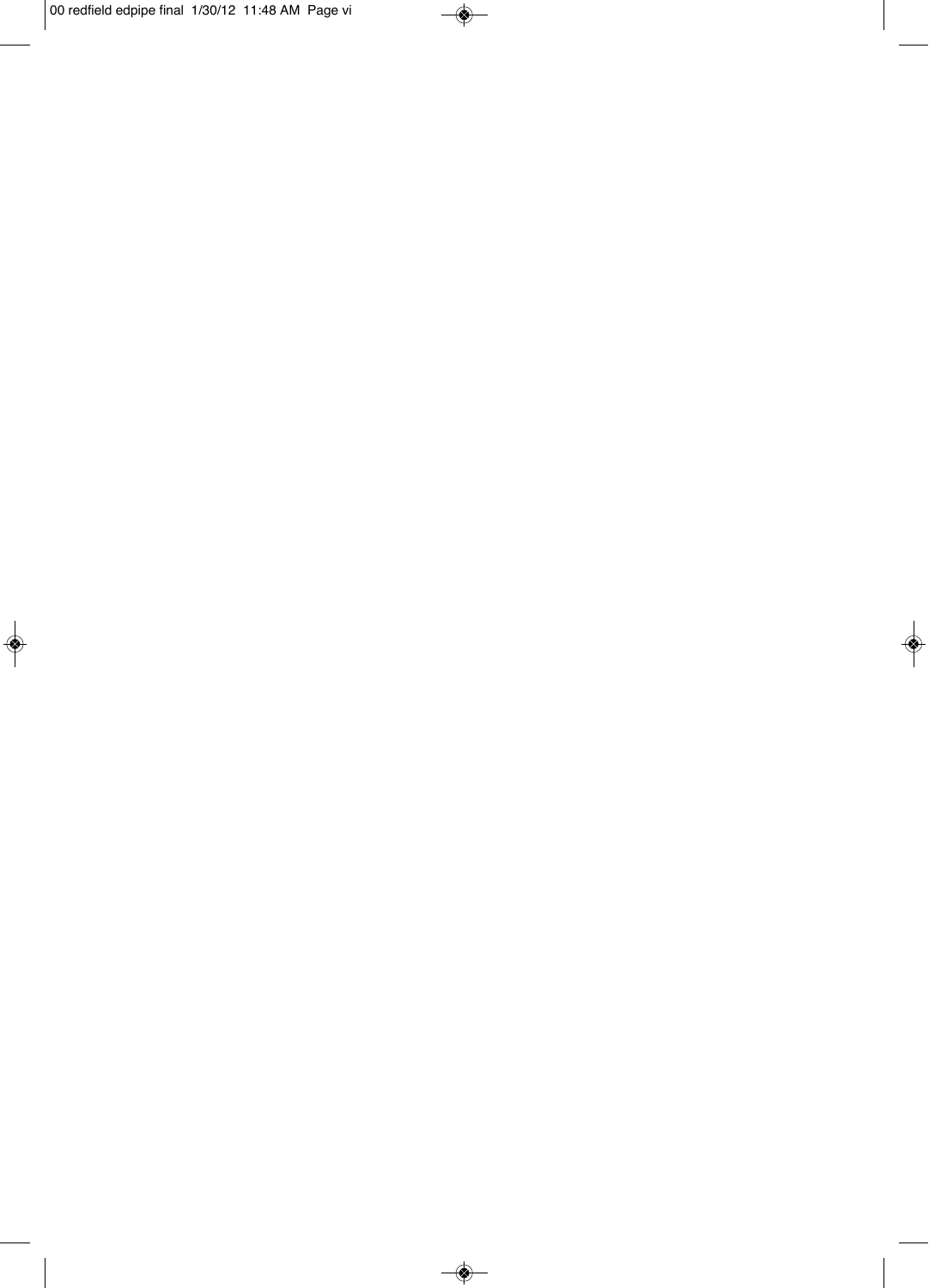### **Contents**

| Author and Chapter List                                                       | XV   |
|-------------------------------------------------------------------------------|------|
| Foreword                                                                      | xvii |
| Preface                                                                       | xix  |
| <b>Introduction and Overview</b>                                              |      |
| Chapter 1 • The Need for Focused Pipeline Programs with Documented Outcomes   |      |
| Sarah E. Redfield                                                             | 3    |
| A Note on How Chapters Were Selected                                          | 6    |
| A Note on Partnerships and Wingspread                                         | 7    |
| Pre-Kindergarten and Elementary School Programs                               |      |
| Chapter 2 • Pre-K Reading and Literacy                                        |      |
| The Emerging Voices Project of the Latin American Montessori Bilingual Public |      |
| Charter School (LAMB) and the Georgetown Street Law Clinic                    |      |
| Georgetown University Law Center Washington, D.C.                             |      |
| Richard Roe                                                                   | 13   |
| Lawyers and Literacy                                                          | 14   |
| The LAMB Charter School and Its Demographics                                  | 14   |
| The Emerging Voices Project in Practice                                       | 15   |
| "Educating for Citizenship" Law Focused Lessons                               | 19   |
| General Principles for Teaching, Learning, and Literacy Link to               |      |
| Democratic Education                                                          | 22   |
| Chapter 3 • Law Firm-Sponsored Elementary School                              |      |
| Legacy Charter School, Chicago, Illinois                                      |      |
| Errol Stone                                                                   | 25   |
| A Bold Vision                                                                 | 25   |
| Mission and Guiding Principles                                                | 26   |
| Community and Demographics                                                    | 26   |
| Size and Growth Strategy                                                      | 27   |
| Administration                                                                | 27   |
| The SNR Role                                                                  | 27   |
| Staff                                                                         | 28   |
| <b>Budget</b>                                                                 | 29   |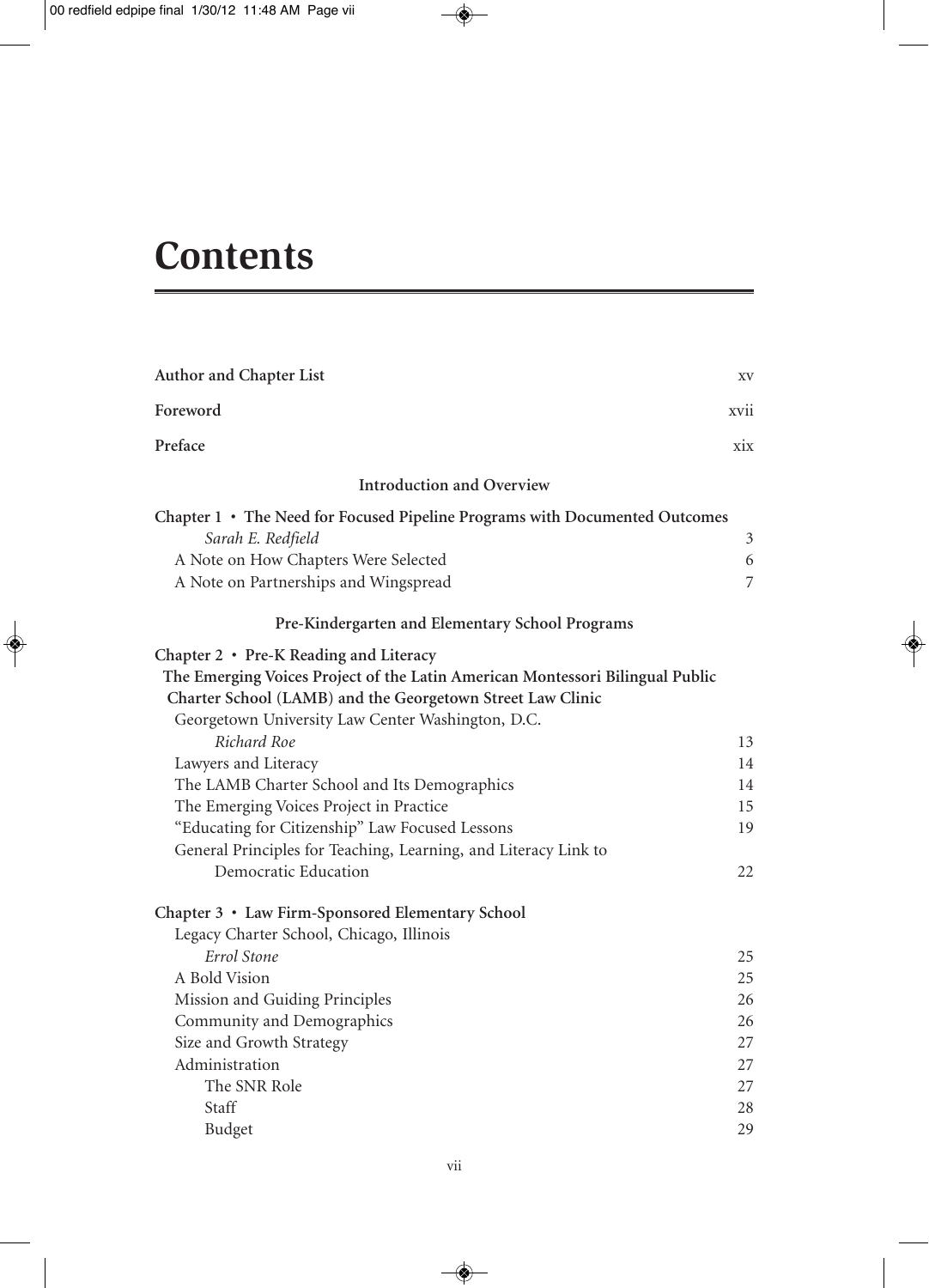| Curriculum and Approach                                                   | 29 |
|---------------------------------------------------------------------------|----|
| Curriculum                                                                | 29 |
| <b>Educational Projects</b>                                               | 30 |
| Leadership and Problem Solving (Discipline)                               | 32 |
| Parental and Community Engagement                                         | 33 |
| The Results                                                               | 34 |
| Scholar Achievement                                                       | 34 |
| Awards and Recognition                                                    | 35 |
| Parent-Scholar Testimonials                                               | 36 |
| Thoughts on Replicability                                                 | 37 |
| Conclusion                                                                | 37 |
| Chapter 4 · Law School-Sponsored Mentoring                                |    |
| Brigham Young University, Provo, Utah                                     |    |
| Brett G. Scharffs, Jana B. Eliason, Rachel A. Miller                      | 39 |
| Abstract                                                                  | 40 |
| Introduction                                                              | 40 |
| Background                                                                | 41 |
| Structure of the Program                                                  | 43 |
| Academic Focus                                                            | 44 |
| Ten to Twenty Minutes of Free Time                                        | 45 |
| Unique Campus Location and Field Trips                                    | 45 |
| Highlights: Mock Law Class and Mock Trial                                 | 45 |
| Program Costs                                                             | 46 |
| Benefits to the Law School Community                                      | 47 |
| Benefits for the Fifth Graders                                            | 48 |
| Conclusion                                                                | 50 |
| Middle and High School Programs                                           |    |
| Chapter 5 • Peer Court                                                    |    |
| Smythe Academy of Arts and Sciences Middle School, Sacramento, California |    |
| Gavin E. Mody                                                             | 53 |
| Peer Courts: An Introduction                                              | 53 |
| Smythe Academy and Its Students                                           | 54 |
| Smythe Academy Peer Court                                                 | 54 |
| Program Origins                                                           | 54 |
| Program Description                                                       | 56 |
| Participants                                                              | 56 |
| Design and Operation                                                      | 56 |

Program Results 58 Recommendations and Thoughts on Replication 60

*Ina Bendich* 61 Our Origins and Participants 61

**Chapter 6 • Law-Themed High Schools**

EXCEL High School Law Academy, West Oakland, California

| × |  |  |
|---|--|--|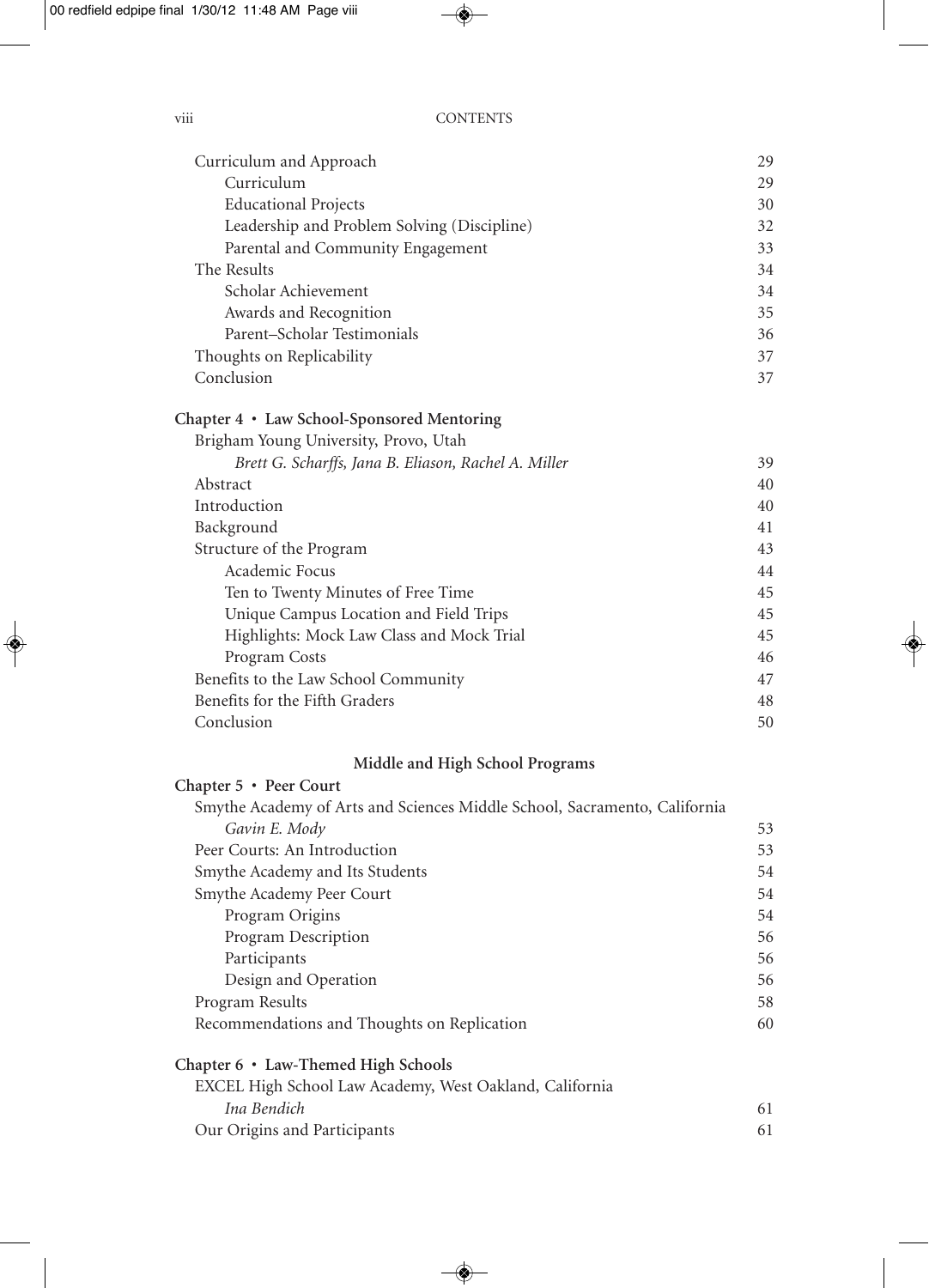#### CONTENTS ix

| Program Description                                                        | 62 |
|----------------------------------------------------------------------------|----|
| Academy Structure and Curriculum                                           | 63 |
| Youth Court                                                                | 64 |
| Student Advisory                                                           | 64 |
| After School                                                               | 65 |
| Parental Involvement                                                       | 65 |
| <b>Budget</b>                                                              | 65 |
| Partnerships                                                               | 66 |
| Center for Youth Development through Law                                   | 66 |
| Alameda County Mock Trial                                                  | 66 |
| Urban Debate                                                               | 67 |
| Rose Foundation for Communities and the Environment                        | 67 |
| Yosemite Institute                                                         | 68 |
| Results                                                                    | 68 |
| <b>Student Successes</b>                                                   | 68 |
| Replicability                                                              | 70 |
| Appendix                                                                   |    |
| California Partnership Academies                                           | 71 |
|                                                                            |    |
| Chapter 7 • Law-Themed High Schools                                        |    |
| First Colonial High School Legal Studies Academy, Virginia Beach, Virginia |    |
| Paige Scherr                                                               | 73 |
| Background                                                                 | 73 |
| Program Description                                                        | 74 |
| Academy Curriculum                                                         | 75 |
| Academy Co-Curricular Requirements                                         | 76 |
| Academy Demographics                                                       | 78 |
| Partners in Education                                                      | 78 |
| Administrative Structure                                                   | 79 |
| Professional Development                                                   | 79 |
| Results to Date                                                            | 80 |
| <b>Student Success Stories</b>                                             | 81 |
| Replicability                                                              | 82 |
|                                                                            |    |
| Chapter 8 • Multi-Faceted Outreach: High School and Beyond                 |    |
| Legal Outreach, New York, New York                                         |    |
| James O'Neal                                                               | 83 |
| Origins and Background                                                     | 83 |
| The Early Years: 1982-89                                                   | 84 |
| The College-Bound Program                                                  | 86 |
| College-Bound Program Components                                           | 86 |
| After School Study and Tutorial Center (All Years)                         | 86 |
| Writing Classes (9-12th Grades)                                            | 86 |
| Mentoring Program (10th-12th Grades)                                       | 87 |
| Constitutional Law Debates (10th-12th grades)                              | 87 |
| Academic and Life Skills Workshops (9th Grade)                             | 87 |
|                                                                            |    |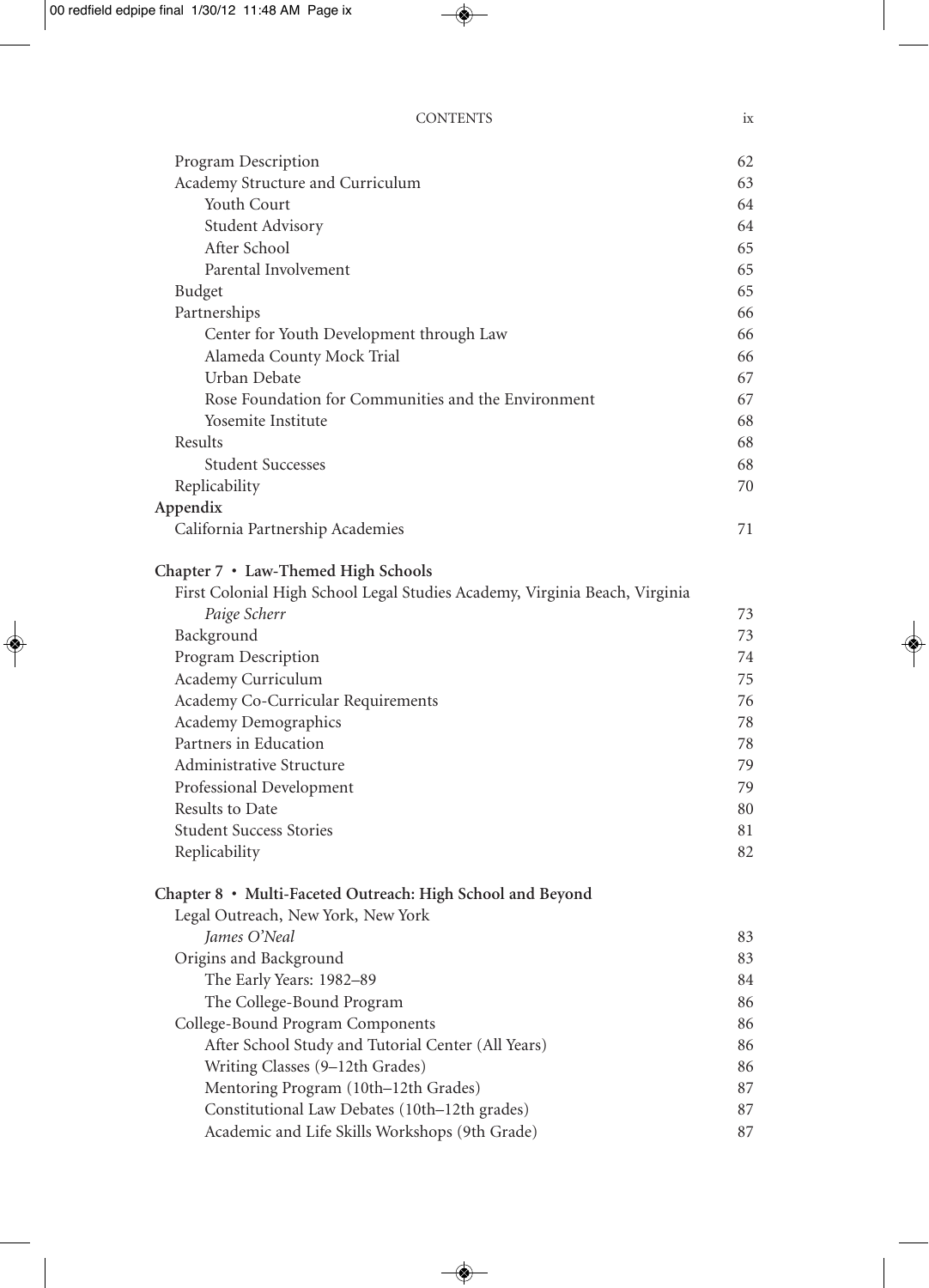| Social and Cultural Events (10th-12th grades)                         | 88  |
|-----------------------------------------------------------------------|-----|
| Summer Law Internships (Rising 10th Graders)                          | 88  |
| SAT Preparation (Rising 11th Graders)                                 | 89  |
| College Selection and Preparation (Rising 12th Graders)               | 89  |
| Results to Date                                                       | 89  |
| Current Program Demographics and Structure                            | 91  |
| Partners                                                              | 92  |
| Administrative Structure and Budget                                   | 92  |
| Appendix                                                              |     |
| College-Bound Mentoring Program FAQs                                  | 95  |
| Chapter 9 • Ninth-Grade Law Classes: High School and Beyond           |     |
| Saturday Academy of Law, University of California, Irvine, California |     |
| Karina Hamilton, Sarah E. Redfield                                    | 97  |
| Introduction                                                          | 97  |
| Background: Initial Approach and the Santa Ana Context                | 98  |
| SAL-UCI Goals and Approaches                                          | 99  |
| Program Components                                                    | 100 |
| Overview                                                              | 100 |
| <b>Student Selection</b>                                              | 101 |
| Teachers/Teaching Assistants                                          | 102 |
| Curriculum                                                            | 102 |
| Sample Class Synopsis                                                 | 103 |
| Final SAL-UCI Class/Campus Tour/Parent Involvement/                   |     |
| Recognition Ceremony                                                  | 103 |
| After the Saturdays: Mentoring                                        | 104 |
| Reaching All Segments of the Diversity Pipeline                       | 104 |
| <b>Evaluation Protocol and Results</b>                                | 106 |
| Conclusion: Conditions for Replicability                              | 106 |
| Appendix A                                                            |     |
| SAL Survey (for Pre- and Post-assessment)                             | 109 |
| Appendix B                                                            |     |
| Sample of Curriculum                                                  | 112 |
| Appendix C                                                            |     |
| Sample of Evaluation Protocol                                         | 118 |
| Appendix D                                                            |     |
| Results SAL-UCI                                                       | 119 |
| Chapter 10 • Law Summer Program: High School and Beyond               |     |
| Center for Youth Development through Law, Berkeley, California        |     |
| Nancy Schiff                                                          | 121 |
| Introduction                                                          | 121 |
| Our Origins                                                           | 122 |
| Our Participants                                                      | 122 |
| Our Approach                                                          | 123 |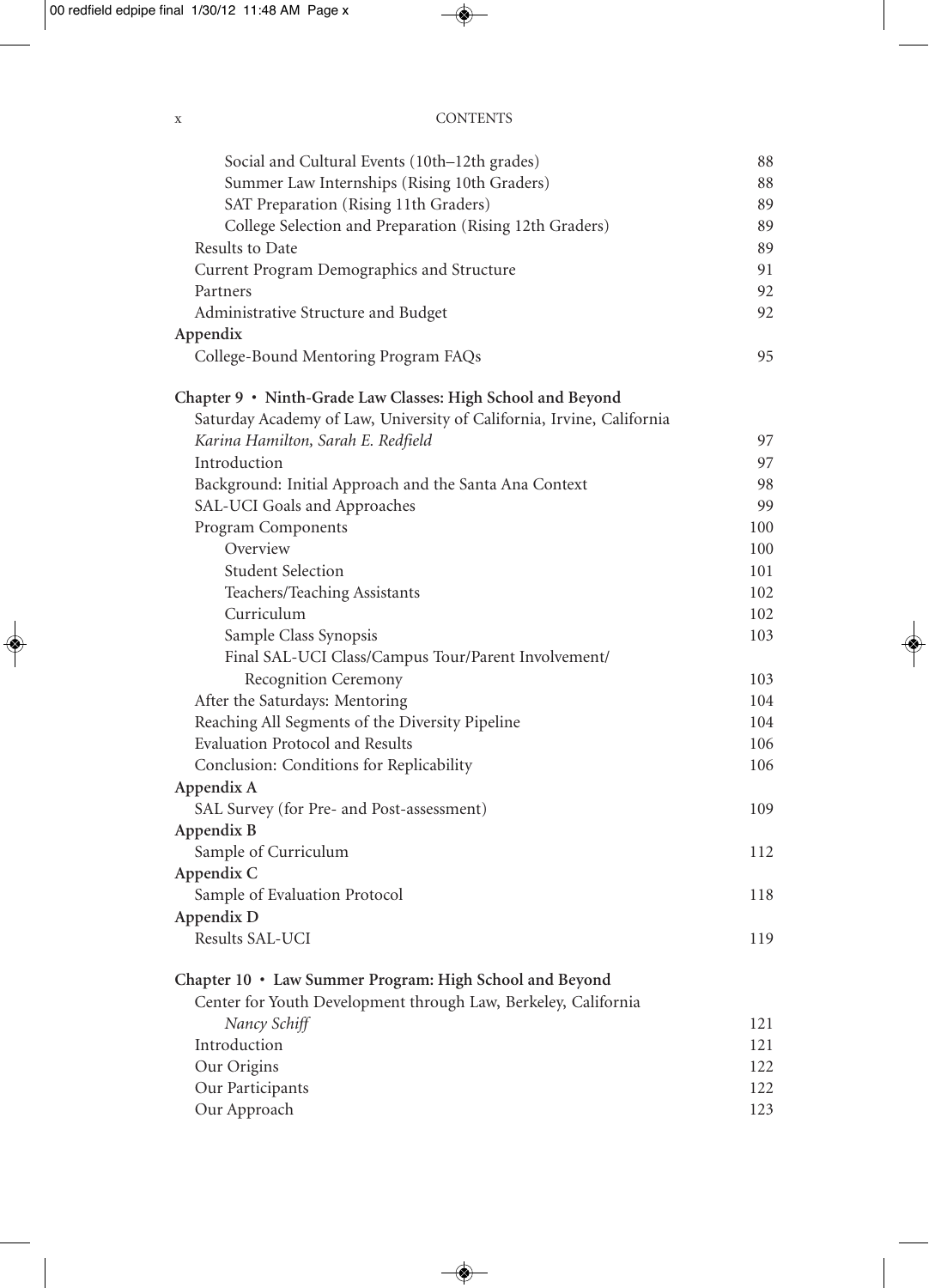#### CONTENTS xi

| Program Structure                                                         | 124 |
|---------------------------------------------------------------------------|-----|
| <b>Classroom Activities</b>                                               | 124 |
| Law and Government                                                        | 124 |
| Career Development                                                        | 125 |
| College Readiness                                                         | 125 |
| Emotional and Social Development Curriculum                               | 125 |
| Conflict Management                                                       | 126 |
| Internships                                                               | 126 |
| Other Activities                                                          | 127 |
| <b>Mock Trials</b>                                                        | 127 |
| Courthouse Field Trip                                                     | 127 |
| <b>Graduation Ceremony</b>                                                | 127 |
| Mentors                                                                   | 128 |
| Follow-up Career and Educational Support                                  | 128 |
| Our Funding and Community Partners                                        | 128 |
| Our Results                                                               | 129 |
| Tracking of Participants' Educational and Career Progress                 | 131 |
| <b>Stories</b>                                                            | 131 |
| J.                                                                        | 131 |
| $R_{\cdot}$                                                               | 131 |
| Dorian Peters                                                             | 132 |
| Guidance for Those Who Want to Replicate Our Program                      | 132 |
| Staff and Volunteer Qualities                                             | 133 |
| Community Building                                                        | 133 |
| What Makes an Effective Internship                                        | 133 |
| Age Range                                                                 | 134 |
| Required Resources                                                        | 134 |
| Conclusion                                                                | 134 |
| Chapter 11 • Law School-High School                                       |     |
| Street Law Clinics at Georgetown University Law Center, Washington, D.C., |     |
| and Others                                                                |     |
| Richard Roe                                                               | 135 |
| Introduction to Street Law                                                | 135 |
| The Work of the Street Law Clinic                                         | 136 |
| Overview                                                                  | 136 |
| Value to High School Students                                             | 137 |
| <b>Street Law for Law Students</b>                                        | 138 |
| Syllabus, Curriculum, and Credits                                         | 140 |
| Syllabus and Curriculum                                                   | 140 |
| Orientation                                                               | 141 |
| Seminars                                                                  | 141 |
| Planning and Preparing to Teach                                           | 141 |
| Instruction                                                               | 142 |
| Supervision                                                               | 142 |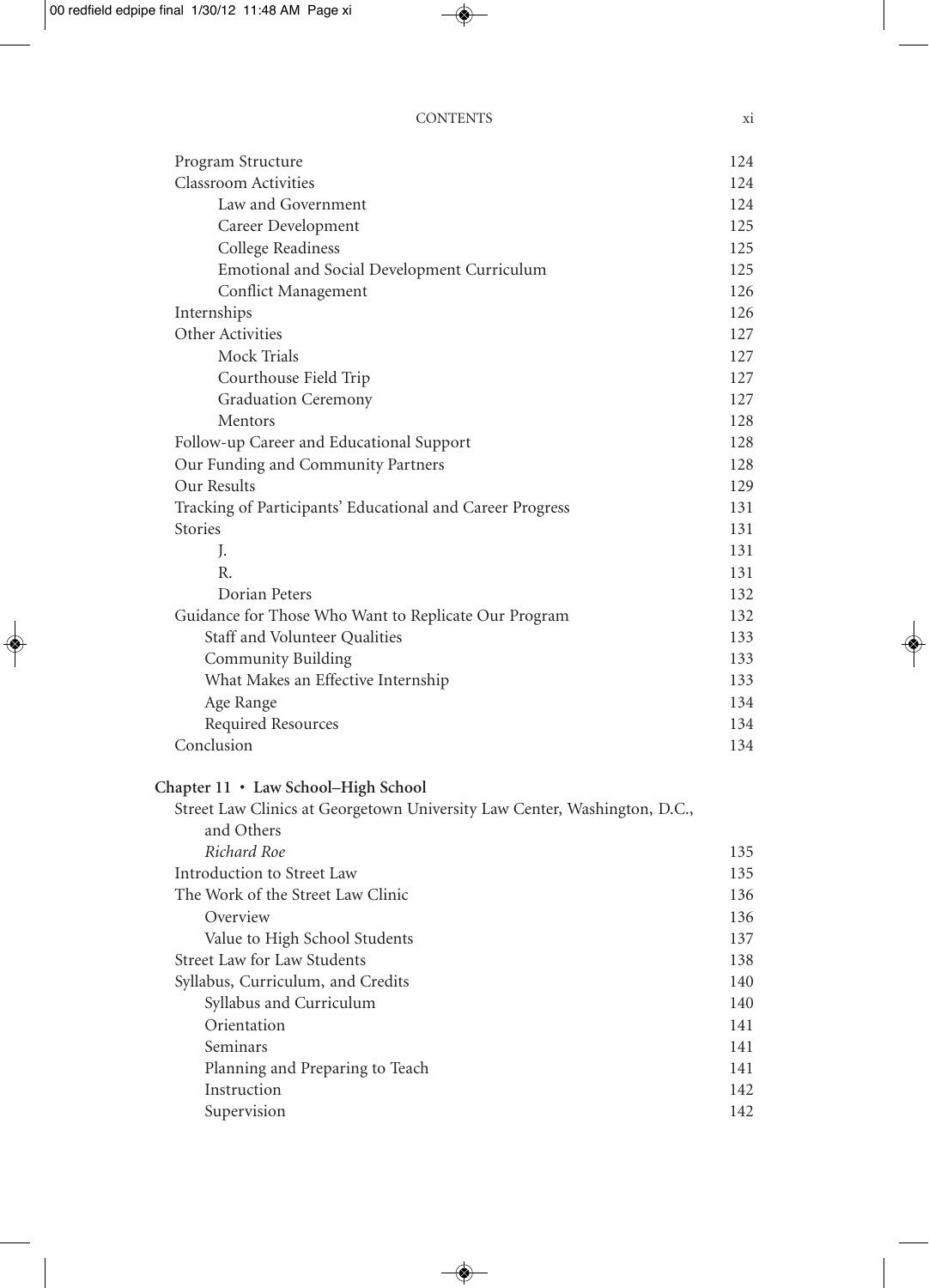| Reflection                                                                      | 143 |
|---------------------------------------------------------------------------------|-----|
| Credit                                                                          | 143 |
| Conclusions                                                                     | 143 |
| Replicability                                                                   | 144 |
| Patrick Campbell, One Student's Success Story                                   | 144 |
| Chapter 12 · Law School-High School                                             |     |
| Marshall-Brennan and Moot Court, American University Washington                 |     |
| College of Law and Others                                                       |     |
| Maryam Ahranjani                                                                | 145 |
| Marshall-Brennan Beginning                                                      | 145 |
| Nuts and Bolts                                                                  | 146 |
| Professional Development                                                        | 147 |
| Expansion                                                                       | 148 |
| Costs                                                                           | 148 |
| Results                                                                         | 149 |
| Improvement in Understanding Constitutional Rights                              | 149 |
| Other Measures                                                                  | 150 |
| Challenges                                                                      | 151 |
| Conclusions                                                                     | 151 |
| Appendix A                                                                      |     |
| Constitutional Law Survey Course Syllabus                                       | 152 |
| Appendix B                                                                      |     |
| Youth Justice in America Course Syllabus                                        | 156 |
| <b>College Programs</b>                                                         |     |
| Chapter 13 • Texas Pipeline: College and Beyond                                 |     |
| Texas Law School Preparation Institutes, El Paso, San Antonio, and Others       |     |
| Jerry Polinard, Richard Gambitta                                                | 163 |
| Introduction                                                                    | 163 |
| Texas and Race and Legal History                                                | 164 |
| Hopwood to the Summer Institutes                                                | 165 |
| UTPA Law School Preparation Institute (LSPI): "LSPI Light!"                     | 166 |
| UTPA and the LSPI Selection Process                                             | 166 |
| Program Description                                                             | 167 |
| Staff, Budget, Partners                                                         | 168 |
| Results                                                                         | 168 |
| The Students                                                                    | 169 |
| The UTSA Institute for Law and Public Affairs and Summer Law School Preparation |     |
| Academy: "LSPI Large"                                                           | 169 |
| The Origins of the Institute and Summer Program                                 | 170 |
| The UTSA Application and Selection Process                                      | 171 |
| Partners, Inspiration, Support                                                  | 173 |
| Program Description                                                             | 174 |
| Costs, Staff, Budget                                                            | 176 |
| The Expanded Program: A Legal Studies Minor, Legislative Scholars               | 180 |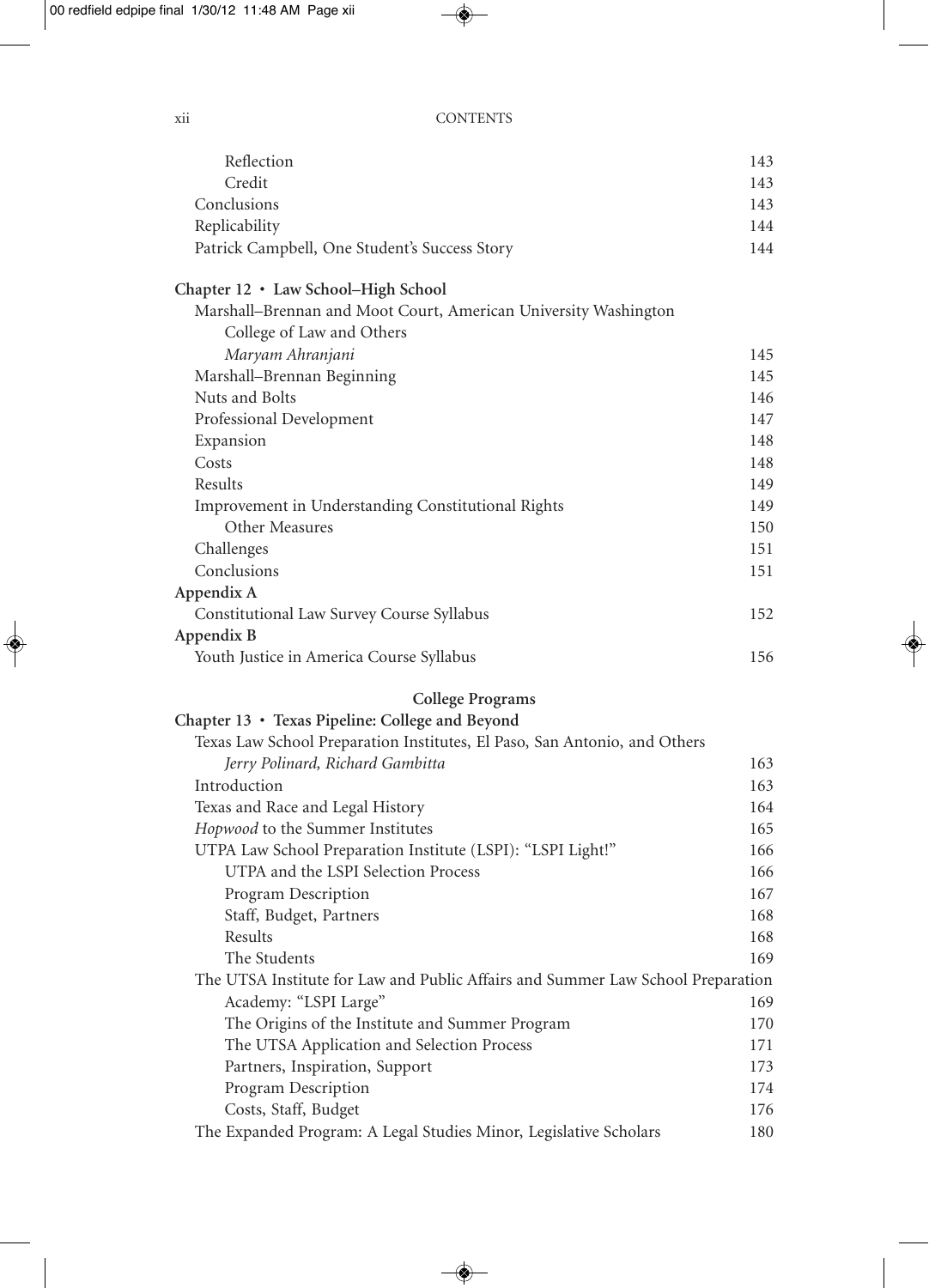| <b>CONTENTS</b>                                                                            | <b>X111</b> |
|--------------------------------------------------------------------------------------------|-------------|
| Creating Other Opportunities, Fundraising, and Grants<br>Conclusion                        | 181<br>183  |
| Multiple-Level/Overarching Programs                                                        |             |
| Chapter 14 · Mentoring: All Levels                                                         |             |
| The Pacific Pathways Mentoring Program, University of the                                  |             |
| Pacific McGeorge School of Law, Sacramento, California                                     |             |
| Melissa Keyzer, Torie Flournoy-England                                                     | 187         |
| Historical Introduction                                                                    | 188         |
| Why a Mentoring Program?                                                                   | 188         |
| The Role of Pacific McGeorge's Education Law Fellows                                       | 189         |
| Partnering with Hagginwood Elementary School                                               | 190         |
| Mentee Selection                                                                           | 190         |
| Recruiting Law Student Mentors                                                             | 191         |
| Mentor Training and Screening                                                              | 193         |
| Mentor-Mentee Matching<br>Program Support from the Mentoring Coordinator                   | 194<br>195  |
| Sustaining an On-campus Mentoring Program-Hands-on Support                                 |             |
| from the Law School                                                                        | 195         |
| Program Support from the Partner Schools                                                   | 196         |
| An Update-The View from 2010                                                               | 197         |
| Appendix A                                                                                 |             |
| Mentor Surveys                                                                             | 199         |
| Appendix B                                                                                 |             |
| Accounts of Two Pacific McGeorge Mentors                                                   | 204         |
| Mentor Account #1                                                                          | 204         |
| Mentor Account #2                                                                          | 204         |
| Account of a Hagginwood Elementary School Administrator                                    | 205         |
| Chapter 15 · Hispanic National Bar Association Mentoring: High School<br>to the Profession |             |
| The HNBA Multi-Tier Mentoring Program, Arizona State University and Others                 |             |
| Charles Calleros                                                                           | 207         |
| Introduction: Awakening to a Need                                                          | 207         |
| The Hispanic National Bar Association National Mentoring Program                           | 209         |
| The Pilot Mentoring Program in Phoenix, Spring 2007                                        | 209         |
| Administrative Resources for Organization                                                  | 209         |
| Recruiting Participants                                                                    | 209         |
| Forming the Mentoring Teams                                                                | 210         |
| Special Requirements for Working with High School Students                                 | 211         |
| The Launching of the Phoenix Program                                                       | 211         |
| Mentoring Activities, Spring 2007                                                          | 212         |
| Changes in the Phoenix Mentoring Program, Spring 2008                                      | 214         |
| New School District Restrictions on Working with High School Students                      | 214         |
| Other Lessons from the Second Year of the Program                                          | 215         |
|                                                                                            |             |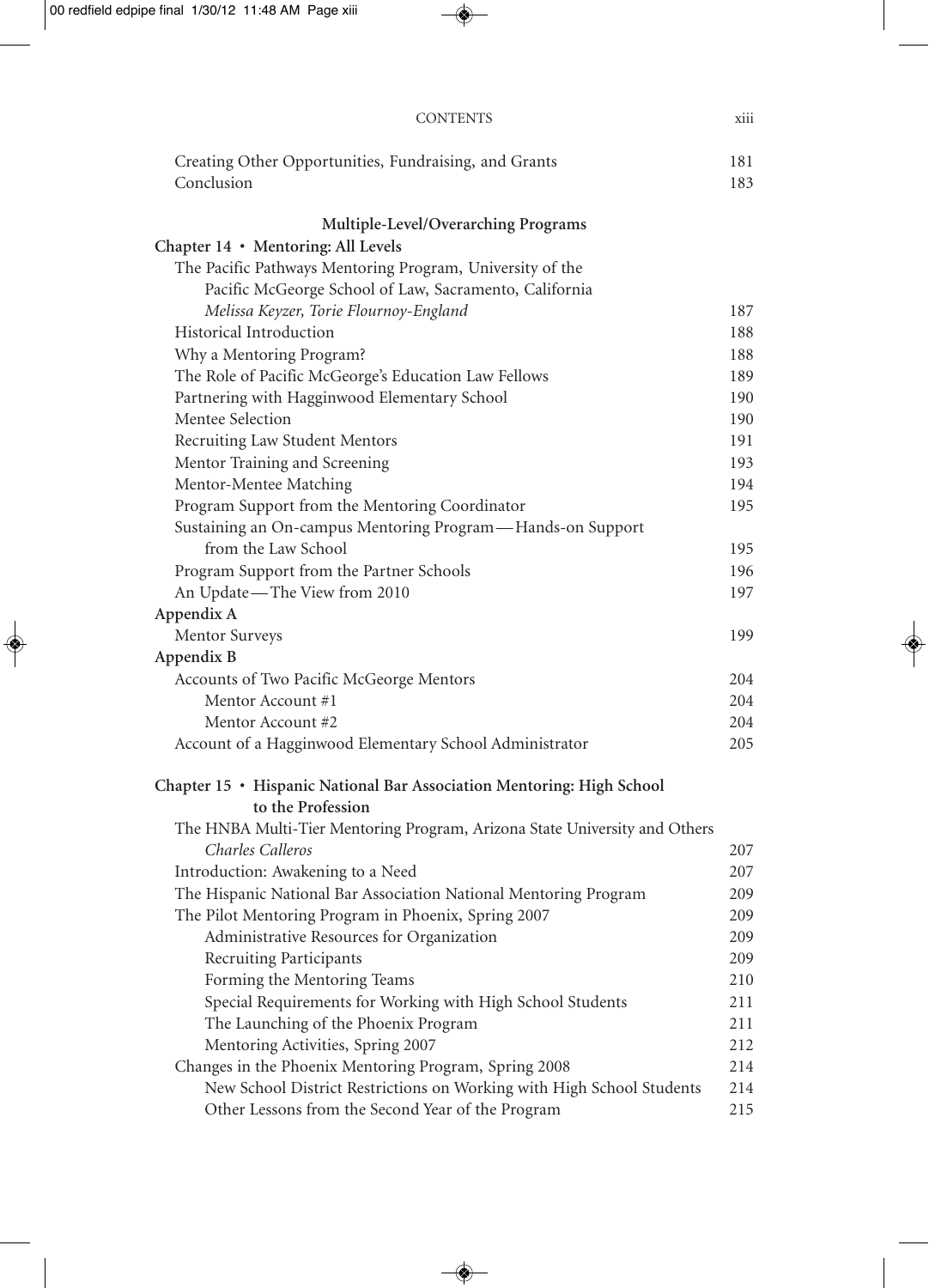### xiv CONTENTS

| Launching the Mentoring Program in Las Vegas                | 216 |
|-------------------------------------------------------------|-----|
| Plans for the Future: Reaching Further Back in the Pipeline | 216 |
| Expanding the HNBA Mentoring Program to Other Communities   |     |
| (Including Yours)                                           | 216 |
| Conclusion                                                  | 217 |
| Postscript                                                  | 217 |
| <b>Notes</b>                                                | 219 |
| Index                                                       | 233 |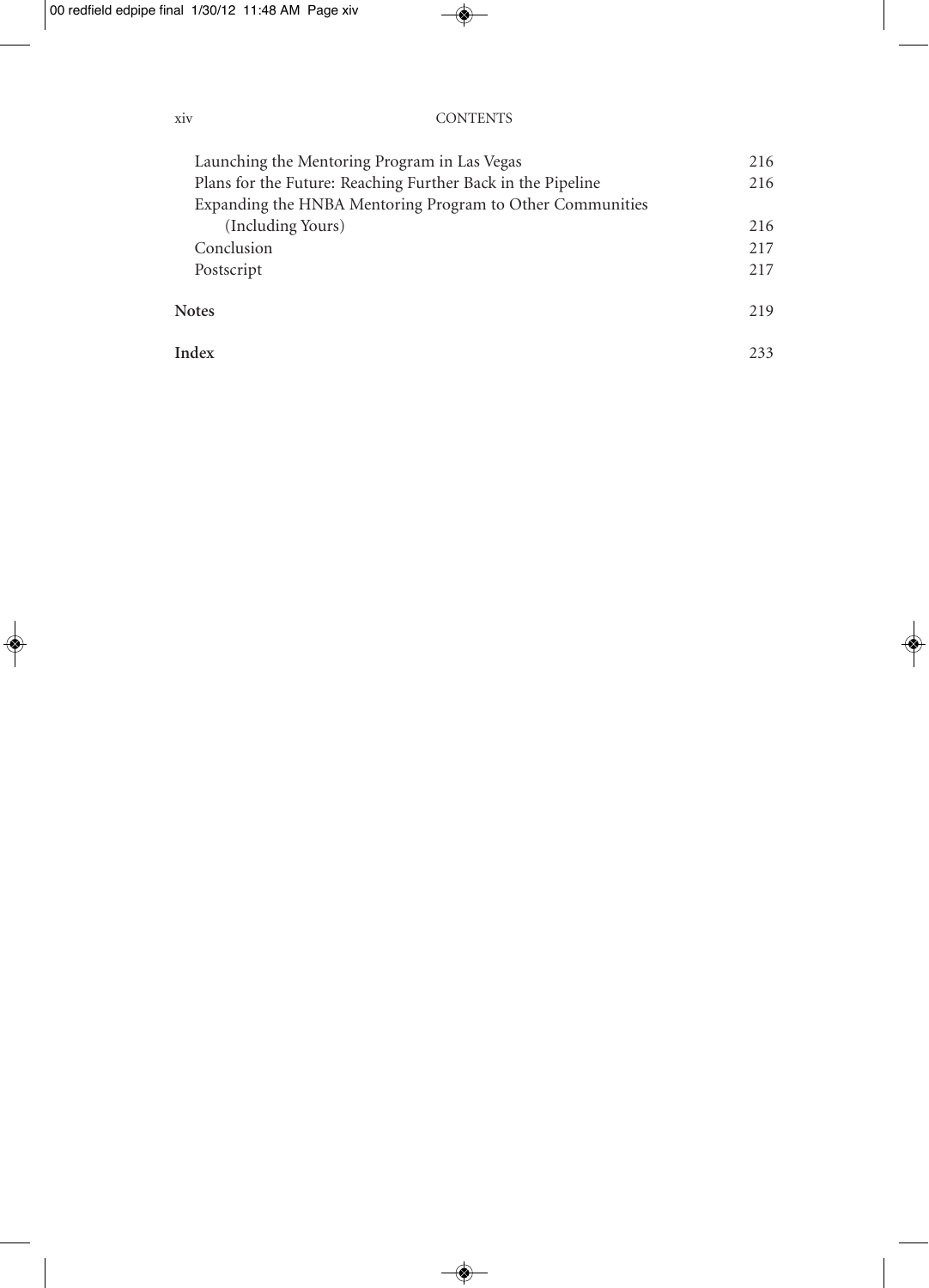## **Author and Chapter List**

#### **Introduction**

| $\mathbf{1}$ | The Need for Focused<br>Pipeline Programs with<br>Documented Outcomes | Sarah Redfield, Esq.<br>sarah.redfield@gmail.com   | Professor of Law,<br>University of New Hampshire<br>School of Law                 |
|--------------|-----------------------------------------------------------------------|----------------------------------------------------|-----------------------------------------------------------------------------------|
|              |                                                                       | Pre-K (Pre-Kindergarten) and Elementary Programs   |                                                                                   |
| 2            | Pre-K Reading<br>and Literacy                                         | Richard Roe, Esq.<br>roe@law.georgetown.edu        | Professor of Law, Georgetown<br>University Law Center                             |
| 3            | Law Firm-Sponsored<br>Elementary School                               | Errol Stone, Esq.<br>errol.stone@snrdenton.com     | Partner, SNR Denton US LLP<br>and Chairman of the Board,<br>Legacy Charter School |
| 4            | Law School-Sponsored<br>Mentoring                                     | Brett Scharffs, Esq.<br>scharffsb@law.byu.edu      | Professor of Law, Brigham<br>Young University, J. Reuben<br>Clark Law School      |
|              |                                                                       | Middle and High School Programs                    |                                                                                   |
| 5            | Peer Court                                                            | Gavin Mody, JD<br>gavinmody@hotmail.com            | Founding Fellow<br>Smythe Peer Court                                              |
| 6            | Law-Themed<br>High Schools                                            | Ina Bendich, JD<br>inabendich@yahoo.com            | Law Academy Director, EXCEL<br>High School, Oakland, CA                           |
| 7            | Law-Themed<br><b>High Schools</b>                                     | Paige Scherr, Esq.<br>Paige.Scherr@vbschools.com   | Director, Legal Academy,<br>First Colonial High School,<br>Virginia Beach, VA     |
| 8            | Multi-faceted Outreach:<br>High School and Beyond                     | James O'Neal, Esq.<br>joneal@legaloutreach.org     | Director, Legal Outreach,<br>New York, NY                                         |
| 9            | Ninth-grade Law Classes:<br>High School and Beyond                    | Karina Hamilton, Esq.<br>karina.hamilton@gmail.com | Co-Director, SAL, UC Irvine,<br>Irvine, CA                                        |
|              |                                                                       | Sarah Redfield, Esq.<br>sarah.redfield@gmail.com   | Professor of Law, University<br>of New Hampshire,<br>Concord, NH                  |
| 10           | Law Summer Program:<br>High School and Beyond                         | Nancy Schiff, Esq.<br>nschiff@youthlawworks.org    | Executive Director, Center for<br>Youth Development through<br>Law, Berkeley, CA  |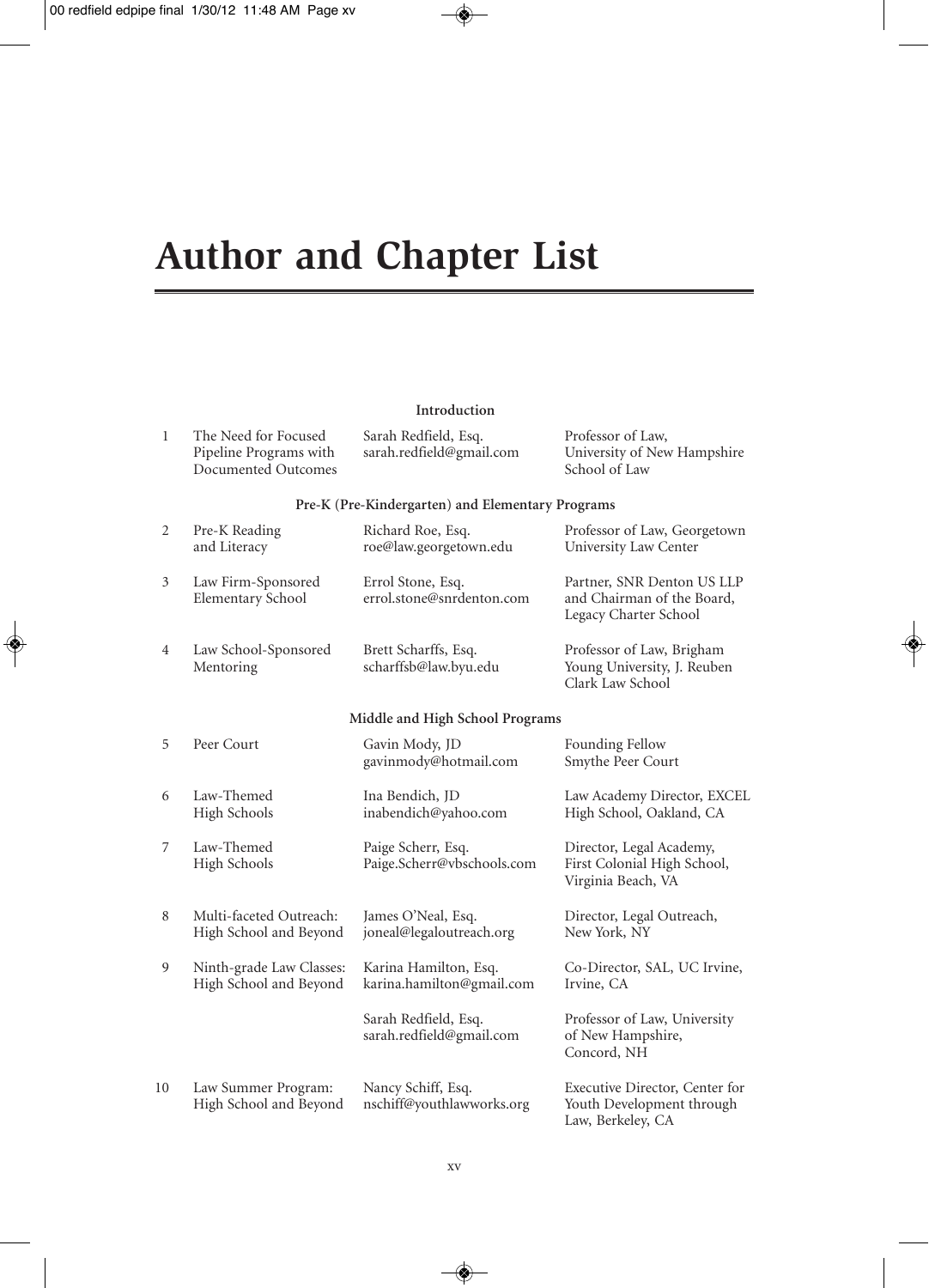### xvi AUTHOR AND CHAPTER LIST

### **Middle and High School,** *continued*

| 11 | Law School-High School                                                | Richard Roe, Esq.<br>roe@law.georgetown.edu                                   | Professor of Law, Georgetown<br>University Law Center                                                                                                                    |
|----|-----------------------------------------------------------------------|-------------------------------------------------------------------------------|--------------------------------------------------------------------------------------------------------------------------------------------------------------------------|
| 12 | Law School-High School                                                | Maryam Ahranjani, JD<br>mahranjani@wcl.american.edu                           | Associate Director, Marshall<br>Brennan Constitutional<br>Literacy Project and Adjunct<br>Professor, American University<br>Washington College of Law,<br>Washington, DC |
|    |                                                                       | College Programs                                                              |                                                                                                                                                                          |
| 13 | Texas Pipeline:<br>College and Beyond                                 | Richard Gambitta, Ph.D.<br>Richard.Gambitta@utsa.edu                          | Director, The UTSA Institute<br>for Law and Public Affairs<br>(ILPA) & Summer Law School<br>Preparation Academy, UT San<br>Antonio, San Antonio, TX                      |
|    |                                                                       | Jerry Polinard, Ph.D.<br>polinard@utpa.edu                                    | Professor of Political Science<br>and University Prelaw Advisor,<br>University of Texas Pan<br>American, Edinburg, TX                                                    |
|    |                                                                       | Multilke-Level/ Overarching Programs                                          |                                                                                                                                                                          |
| 14 | Mentoring:<br>All Levels                                              | Melissa Keyzer, Esq.<br>melissakeyzer@gmail.com                               | Former Director, University of<br>Pacific McGeorge School of<br>Law Mentoring                                                                                            |
|    |                                                                       | Torie Flournoy England, Ed.D.<br>torie.flournoyengland@twin-<br>riversusd.org | Principal, F.C. Joyce School,<br>North Highlands, CA                                                                                                                     |
| 15 | Hispanic National Bar<br>Association Mentoring:<br>High School to the | Charles Calleros, Esq.<br>charles.calleros@asu.edu                            | Professor of Law, Sandra Day<br>O'Connor College of Law at<br>Arizona State University,                                                                                  |

Phoenix, AZ

Profession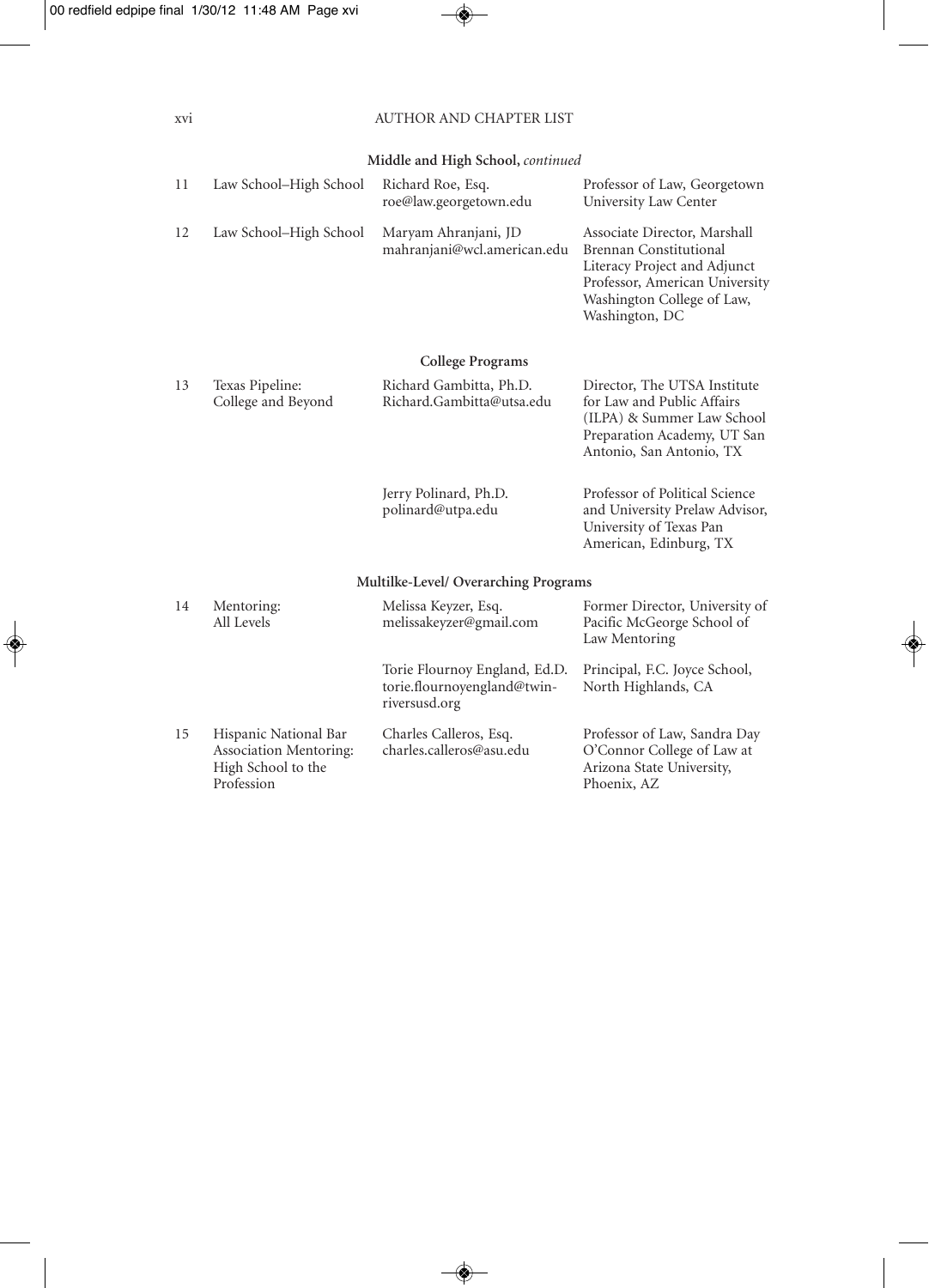### **Foreword**

The racial and ethnic composition of the United States has changed substantially over the last 25 years and continues to change quickly. Racial and ethnic diversity in the legal profession lags behind the diversity of the nation as a whole as well as the composition of numerous other professions. Throughout the nation, educational programs have been created in the hope of improving educational outcomes for children of color and reducing the disparity between the nation's increasing diversity and the limited racial and ethnic diversity in the legal profession.

Professor Sarah Redfield has been deeply involved in efforts to solve the conundrum of disparate educational outcomes and educational access for children of color, ultimately leading to a lack of racial and ethnic diversity in the legal profession, for two decades. During that time, she has been a consultant on matters related to education reform. She also co-founded a conference focused on education law, co-founded and/or helped to launch pipeline programs and charter schools, co-founded a consortium designed to encourage analysis of education related issues, and wrote numerous articles and books on educational access and diversity. She has also spoken nationally on topics related to diversity and educational access nearly thirty times in seven years. Simply put, she is an expert on these matters. More than that, she is passionate about improving educational outcomes for students of color, increasing diversity in legal education and increasing diversity in the legal profession. Professor Redfield brings to this subject a unique and important combination of academic knowledge, hands on experience and personal commitment.

To date, most of the effort spent on pipeline programs has been spent developing, operating and seeking funding for specific pipeline programs. It appears that less effort has been spent formally analyzing the efficacy of multiple pipeline programs to determine whether the programs produce measurable results. With the publication of her first book, *Diversity Realized: Putting the Walk with the Talk for Diversity in the Pipeline to the Legal Profession,* Professor Redfield brought needed research and analysis to the historical and current issues that the legal profession confronts in trying to improve its diversity. In this book The *Educational Pipeline To The Professions: Programs that Work to Increase Diversity*, Professor Redfield makes another important contribution to the analysis of pipeline programs by offering guidance on pipeline programs with objectively measurable outcomes that others might replicate. Professor Redfield focuses on criteria that help readers analyze the actual impact of individual pipeline programs—the new 3Rs—Rigor, Relevance and Relationship. She has brought together a wide array of authors with real expertise, real experience, and real results. In providing an analysis related to whether a program achieves measurable results and whether it is replicable, this book provides a wonderful tool for persons trying to understand how to improve educational outcomes for students, particularly in a law related context. In this way, the book offers a how-to manual for expansion of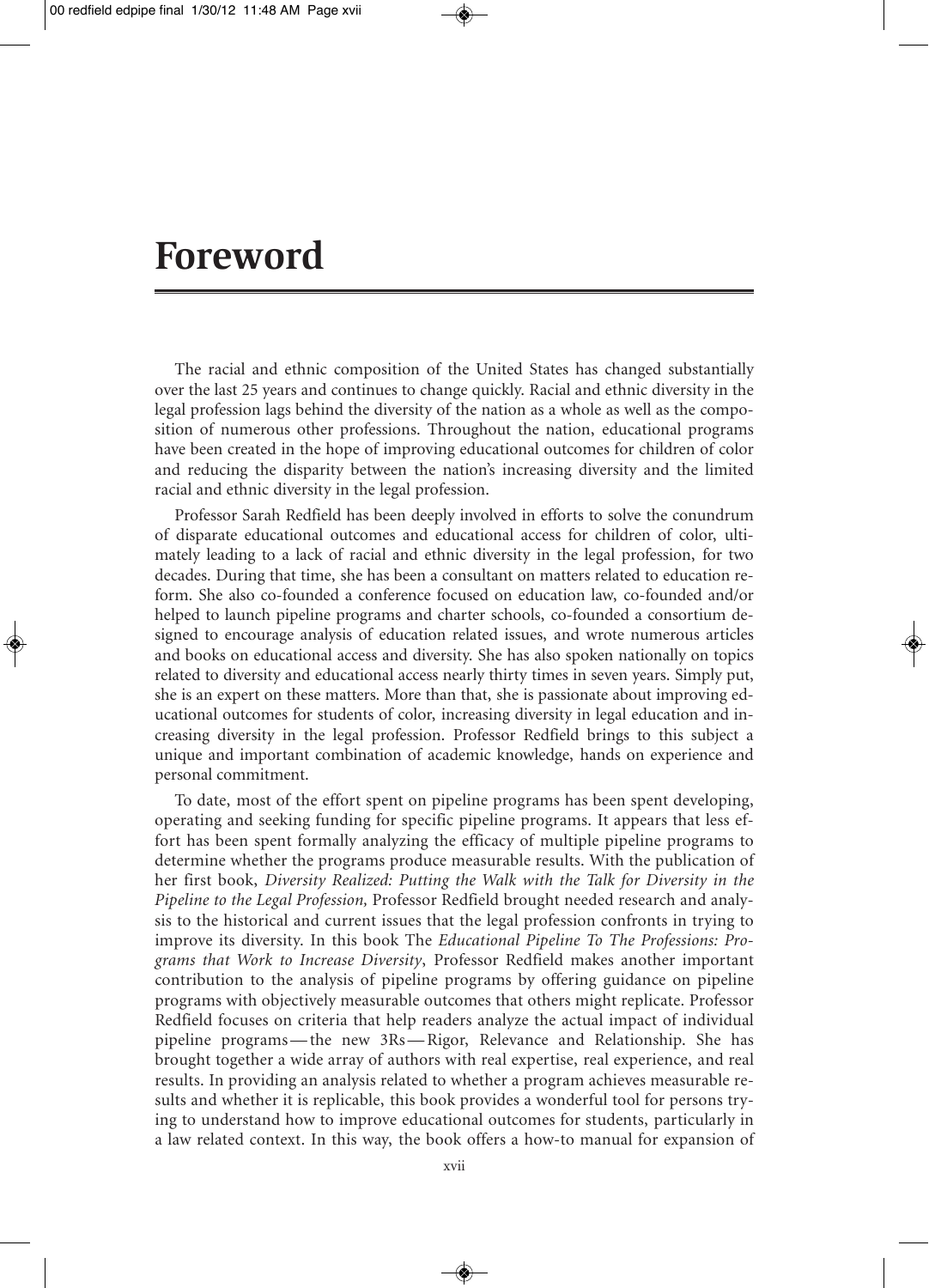### xviii FOREWORD

strong pipeline programs that can change the face of the profession. We can all benefit from its advice.

Michelle Gallardo Chairperson, Council on Racial and Ethnic Diversity in the Educational Pipeline American Bar Association Detroit, Michigan September 2011